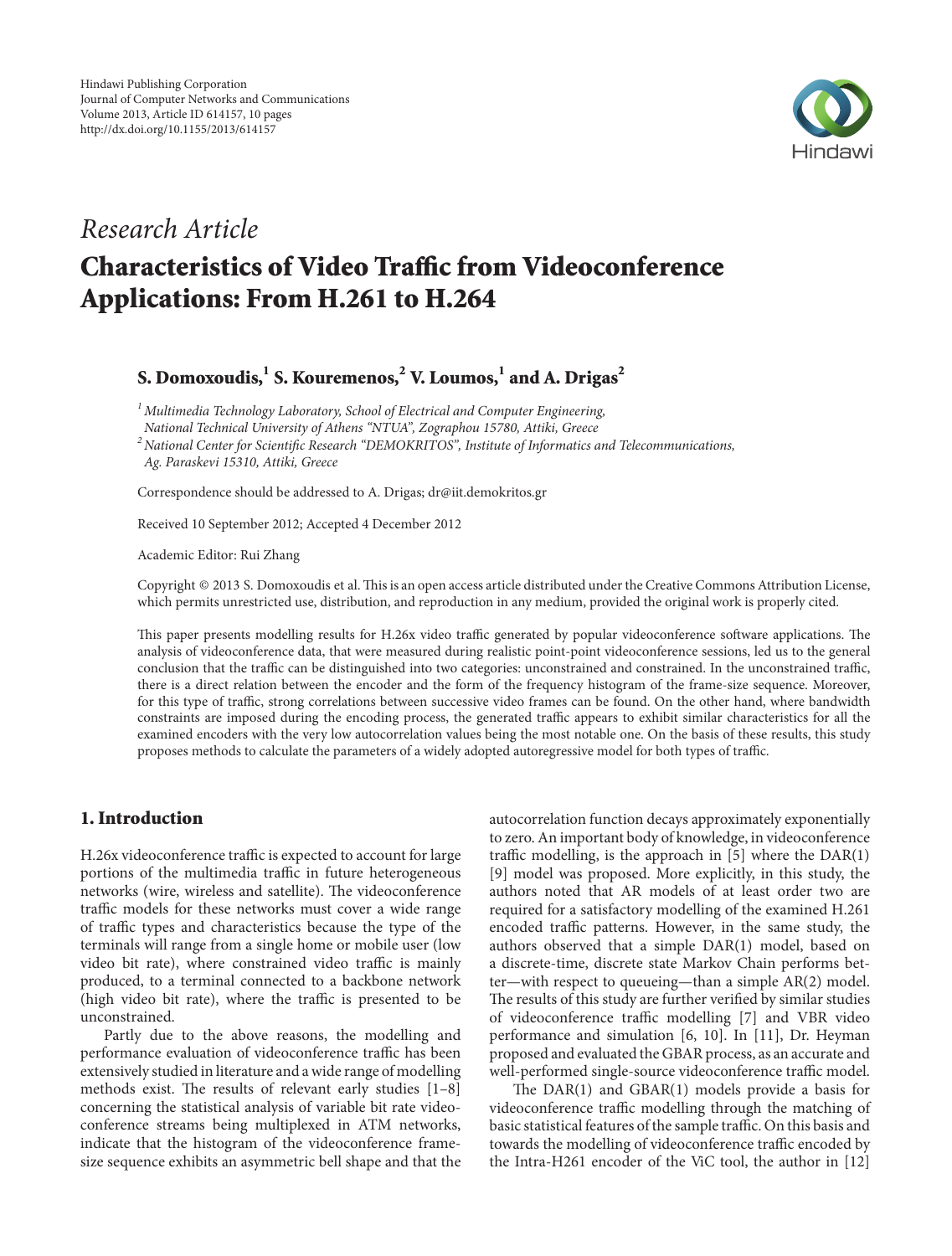proposed a  $DAR(p)$  model using the Weibull instead of the Gamma density for the fit of the sample histogram. In [13], the authors concluded that Long Range Dependence (LRD) has minimal impact on videoconference traffic modelling.

elling reinforce the general conclusions obtained by the Relevant newer studies of videoconference traffic modabove earlier studies by evaluating and extending the existing models and also proposing new methods for successful and accurate modelling  $[14–18]$ . An extensive public available library of frame size traces of unconstrained and constrained MPEG-4, H.263, and H.263+ offline encoded video was presented in [19] along with a detailed statistical analysis of the generated traces. In the same study, the use of movies, as visual content, led to frames generation with a Gamma-<br>like frame-size sequence histogram (more complex when a target rate was imposed) and an autocorrelation function that quickly decayed to zero (a traffic model was not proposed though in the certain study).

Of particular relevance to our work is the approach ference traffic (H.261-encoded) modelling techniques was in [20], where an extensive study on multipoint videoconpresented. In this study, the authors discussed methods for ponents to the measured H.261-encoded data derived from correctly matching the parameters of the modelling comrealistic multipoint conferences (in "continuous presence" mode).

The above studies certainly constitute a valuable body ine videoconference traffic traces compressed by encoders of knowledge. However, most of the above studies exam-(mainly  $H.261$ ) that were operating in an unconstrained teristics (frame-size histogram of Gamma form and strong mode and as a result produced traffic with similar characconference platforms exist, the majority of them operating short-term correlations). Today, a large number of videoover IP-based networking infrastructures and using practical implementations of the H.261 [21], H.263 [22, 23], H.263+  $[22, 23]$  and H.264 encoders  $[24]$ . The above encoders operate on sophisticated commercial software packages that are able of working in both unconstrained and constrained modes of operation. In unconstrained VBR mode, the video system operates independently of the network (i.e., using a constant quantization scale throughout transmission). In the constrained mode, the encoder has knowledge of the networking constraints (either imposed offline by the user or online by an adaptive bandwidth adjustment mechanism of the encoder) and modulate its output in order to achieve the maximum video quality for the given content (by changing tiple frames into one). Furthermore, most of the previous the quantization scale, skipping frames, or combining mulstudies have dealt with the H.261-encoding of movies (like Starwars) that exhibit abrupt scene changes. However, the traffic patterns generated by differential coding algorithms depend strongly on the variation of the visual information. For videoconference, the use of a single-model based on a few physically meaningful parameters and applicable to a large number of sequences seems possible, as the visual information is a typical head and shoulders content that does not contain abrupt scene changes and is consequently more amenable to modelling. Moreover, an understanding of the

statistical nature of the constrained VBR sources is useful for designing call admission procedures. Modelling constrained VBR sources, to the best knowledge of these authors, is an open area for study. Our approach towards this direction was to gather video data generated by constrained VBR encoders that used a particular rate control algorithm to meet a predefined channel constraint and then model the resulting trace using techniques similar to those used for unconstrained VBR. The difficulty with this approach is that the resulting model could not be used to understand the behaviour of a constrained VBR source operating with a different rate control algorithm or a different channel constraint. However, given that in constrained VBR the encoder is in the loop, it is more likely that network constraints are not violated and that the source operates closer to its maximum allowable traffic. This may make constrained VBR traffic more amenable to modelling than unconstrained VBR traffic. The basic idea is that we can assume worst case sources (i.e., high motion contents), operating close to the maximum capacity and then characterize these sources.

Taking into account the above, it is important to examine whether the models established in literature are appropriate for handling this contemporary setting in general. It is a nificantly different statistics for a fixed or different sequence. matter of question whether all coding strategies result in sig-Along the above lines, this study undertook measurements of the videoconference traffic encoded, during realistic low and high motion head and shoulders experiments, by a variety of encoders of popular commercial software modules operating in both unconstrained and constrained modes. Moreover, the modelling proposal was validated with various traces available in literature [19] (to be referred as "TKN traces" from now on).

The rest of the paper is structured as follows. Section 1 describes the experiment characteristics and presents the first-order statistical quantities of the measured data. Section 2 discusses appropriate methods for parameter assessment of the encoded traffic. Finally, Section 3 culminates with conclusions and pointers to further research.

#### 2. The Experimental and Measurement Work

The study reported in this paper employed measurements of the IP traffic generated by different videoconference encoders operating in both unconstrained and constrained modes. More explicitly, we measured the traffic generated by the H.26x encoders (The NV, NVDCT, BVC and CellB encoders [25] were examined in  $[26]$  and it was found that they resulted in similar traffic patterns with the H.261 encoder. Hence, the modelling proposal for H.261, in the current study, is expected to be applicable for these encoders, too.) included in the following videoconference software tools: ViC (version v2.8ucl1.1.6) [27], VCON Vpoint HD [28], Polycom PVX [29], France Telecom eConf 3.5 [30], and Sorenson EnVision [31]. These are H.261, H.263, H.263+, and H.264. In particular, H.264 was examined in [32], results of which are also presented under the generic context of the current study. All traces examined are representative of the H.26x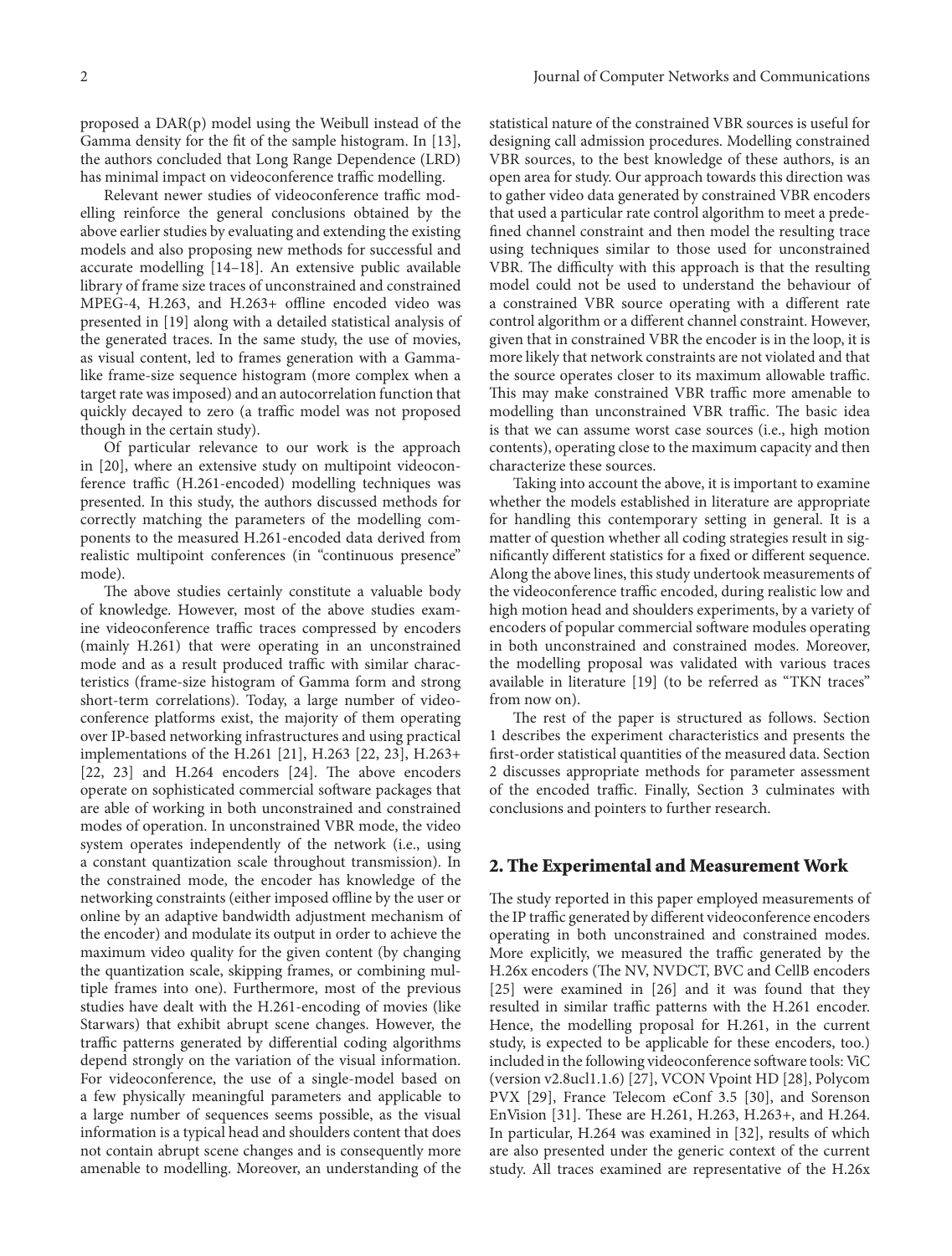family video systems. Especially, the ViC video system uses encoders implemented by the open  $H.323$  community [33]. These encoders are based on stable and open standards and as a consequence their examination is more probable to give reusable modelling results. At this point we must note that VCON Vpoint HD could not establish an H.264 connection with Polycom PVX and vice versa. This is due to the fact that the RTP payload format for the H.264 has still some open issues (media unaware fragmentation). More explicitly, the clients use different RTP payload types to communicate.

For all the examined encoders, compression is achieved frame) redundancy. In intraframe coding, a transform coding by removing the spatial (intraframe) and the temporal (intertechnique is applied at the image blocks, while in interframe coding, a temporal prediction is performed using motion compensation or another technique. Then, the difference or residual quantity is transform coded. Here, we must note that the ViC H.261 encoder  $[34, 35]$  performs only intraframe coding oppositely to the H.261 encoders of Vpoint, eConf, and EnVision, where blocks are inter- or intracoded. The formance of the encoders and as a consequence the statistical above encoding variations influence the video bit rate percharacteristics of the generated traffic traces.

At this point, we may discuss about the basic functionality of the examined video systems which is a fundamental factor in the derived statistical features of the encoded traffic and a basic reason of the experiments' philosophy we followed. The rate control parameter (bandwidth and frame rate) sets a traffic policy, that is, an upper bound on the encoded traffic according to the user's preference (obviously depending on his/her physical link). An encoder's conformation to the rate control of the system is commonly performed by reducing the video quality (and consequently the frame size quantity) through the dynamic modulation of the quantization level. In the case of ViC, a simpler method is applied. The video quality remains invariant and a frame rate reduction is performed when the exhibited video bit rate tends to overcome the bandwidth bound. In fact, in ViC, the video quality of a specific encoder is a parameter determined a priori by the user. In the case of Vpoint, Polycom, eConf, and EnVision, the frame rate remains invariant and a video quality reduction is performed when the exhibited video bit rate tends to overcome the bandwidth bound. This threshold can be set through the network setting of each client. Moreover, Vpoint utilizes adaptive bandwidth adjustment (ABA). ABA works primarily by monitoring packet loss. If the endpoint detects that packet loss exceeds a predefined threshold, it will automatically drop to a lower conference data rate while instructing the other conference participant's endpoint to do the same.

Two experimental cases were examined as presented in Table 1 (TKN traces are also included). Case 1 included experiments where the terminal clients were operating in unconstrained mode while Case 2 covered constrained-mode trials. In both Cases, two "talking-heads" raw-format video contents were imported in the video systems through a Virtual Camera tool [36] and then peer-to-peer sessions of at least half an hour were employed in order to ensure a satisfactory trace length for statistical analysis. These contents

were offline produced by a typical webcam in uncompressed RGB-24 format: one with mild movement and no abrupt scene changes, "listener", (to be referred as VC-L) and one with higher motion activities and occasional zoom/span, "talker" (VC-H). The video size was QCIF (176  $\times$  144) in both Cases and all scenarios (VC-H and VC-L). In Case 1, no constraint was imposed either from a gatekeeper or from the software itself. The target video bit rates that were imposed in Case 2 are shown in Table 1. In each case, the UDP packets were captured by a network sniffer and the collected data were further postprocessed at the frame level (it is important to note here, that analysis at the MacroBlock (MB), as in  $[14]$ , level has been examined and found to provide only a typical smoothing in the sample data. We believe that the analysis at the frame level is simpler and offers a realistic view of the traffic.) by tracing a common packet timestamp. The produced frame-size sequences were used for further statistical analysis.

Specific parameters shown in Table 1, for the VC-H and VC-L traces, depend on the particular coding scheme, the nature of the moving scene, and the confidence of the measured statistics. Moreover, traffic traces available in literature where used for further validation. Specifically, the traces used were "office cam" and "lecture room cam" (from the TKN library). These traces were offline H.263 encoded in a constrained and unconstrained mode.

iments' results (see Table 1), arise concerning the statistical trends of the encoders' traffic patterns. Specifically, Some primary conclusions, as supported by the experiments' results (see Table 1), arise concerning the statis-H.263+ produces lower video bit rate than H.263 and H.261 do. This was expected, since the earlier encoder versions have improved compression algorithms than the prior ones (always with respect to the rate produced). Finally, for all the encoders, the use of the VC-H content led to higher rate results (as reasonable). Similar results were observed for the mean frame size and variance quantities. In all cases, the variance quantities of the VC-H content were higher than that of VC-L with the exception of the ViC H.263+ encoder (Case 1—Traces 5, 6) where the opposite phenomenon appeared.

H.264 and the encoders used for the production of the TKN traces tend to adjust their quality in a "greedy" manner so as to use up as much of the allowed bandwidth as possible. At this point, we must note that Trace 4 of Case 2 is semiconstrained (i.e., the client did not always need the available network bandwidth). However, this particular case can be covered by the "worst-case" Case 2-Trace 3, where the target rate is reached (full-constrained traffic).

Taking into account the above context, the following questions naturally arise.

- (i) What is the impact of the encoders' differences on the generated videoconference traffic trends?
- (ii) Can a common model capture both types of traffic, unconstrained, and constrained?
- (iii) Are the traffic trends invariant of the constraint rate selected?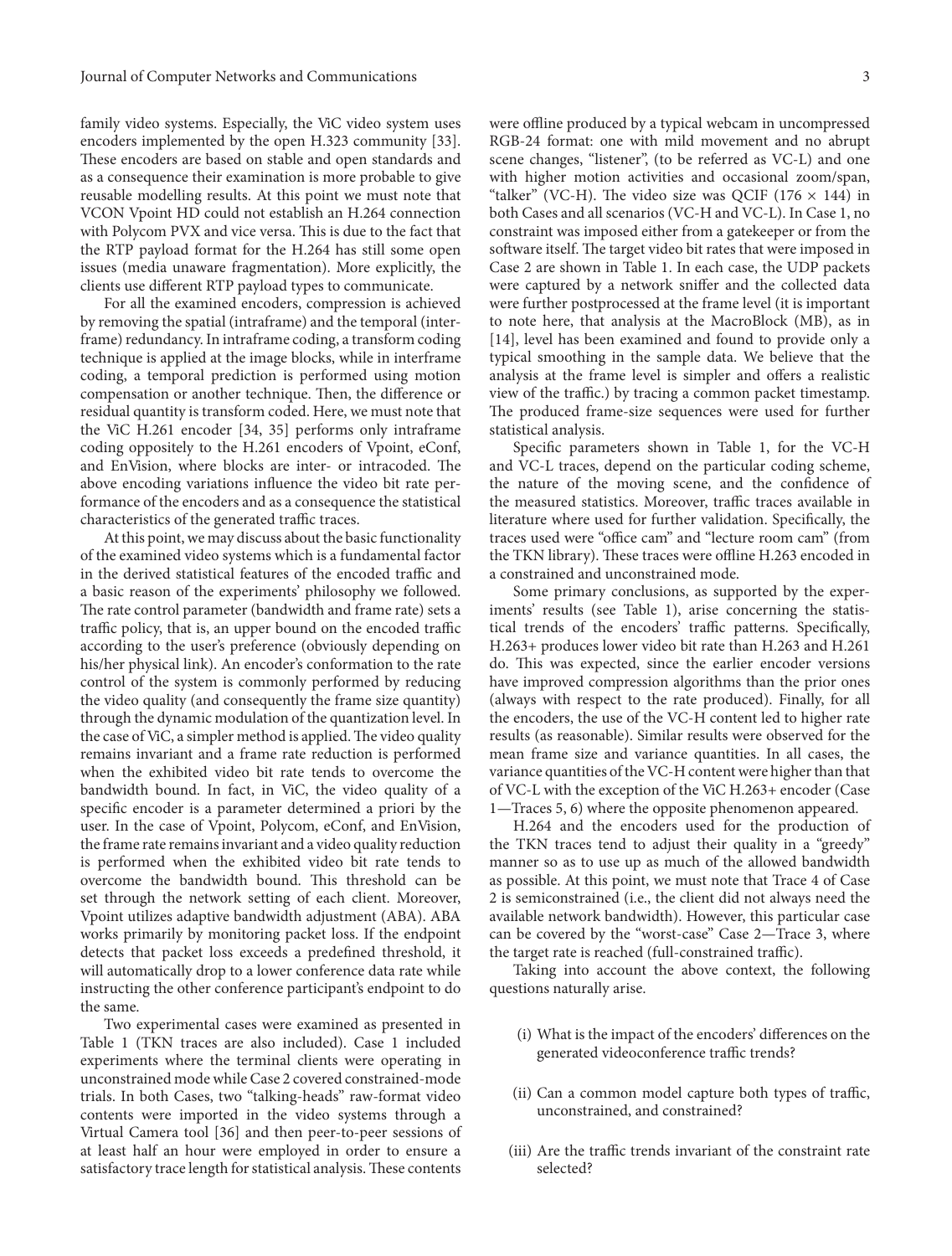|  | TABLE 1: Statistical quantities of the sample frame-size sequences. |
|--|---------------------------------------------------------------------|
|  |                                                                     |

|                |                      |                  |          |                                 | Case 1 (Unconstrained) |           |            |        |      |          |
|----------------|----------------------|------------------|----------|---------------------------------|------------------------|-----------|------------|--------|------|----------|
| Trace          | Client               | Encoder          | Duration | Content                         | Target rate            | No frames | Frame rate | Rate   | Mean | Variance |
| $\mathbf{1}$   | <b>ViC</b>           | Intra H261       | 3600     | $VC-H$                          | 700                    | 54006     | 15         | 111    | 921  | 249670   |
| 2              |                      |                  |          | $VC-L$                          |                        | 53937     | 15         | 63     | 527  | 174130   |
| 3              |                      | H <sub>263</sub> |          | $VC-H$                          |                        | 54011     | 15         | 72     | 603  | 56981    |
| $\overline{4}$ |                      |                  |          | $\mathsf{VC}\text{-}\mathsf{L}$ |                        | 53453     | 15         | 54     | 457  | 24588    |
| 5              |                      | $H263+$          |          | $VC-H$                          |                        | 53679     | 15         | 39     | 327  | 167780   |
| 6              |                      |                  |          | $VC-L$                          |                        | 53633     | 15         | 27     | 224  | 205200   |
| 7              | Vpoint               | H <sub>261</sub> | 1800     | $VC-H$                          | 700                    | 27275     | 15         | 365    | 3009 | 731270   |
| 8              |                      |                  |          | $VC-L$                          |                        | 27276     | 15         | 193    | 1592 | 347080   |
| 9              | eConf                | $H263+$          | 3600     | $VC-H$                          | 444                    | 96805     | 27         | 298    | 1387 | 389300   |
| 10             |                      |                  |          | $VC-L$                          |                        | 91710     | 25         | 130    | 640  | 147790   |
| 11             | <b>TKN</b>           | H <sub>263</sub> | 2700     | <b>OFFICE</b>                   |                        | 33825     | 13         | 91     | 904  | 107160   |
| 12             |                      |                  | 3600     | <b>LECTURE</b>                  |                        | 45459     | 13         | 62     | 618  | 136850   |
|                | Case 2 (Constrained) |                  |          |                                 |                        |           |            |        |      |          |
| $\mathbf{1}$   | Vpoint               | H <sub>261</sub> | 3600     | $VC-H$                          | 155                    | 49596     | 14         | 144    | 1306 | 48718    |
| 2              |                      |                  |          | $VC-L$                          |                        | 50636     | 14         | 143    | 1275 | 29285    |
| 3              | eConf                | $H263+$          | 3600     | $VC-H$                          | 82                     | 51331     | 14         | 84     | 733  | 8267     |
| 4              |                      |                  |          | $VC-L$                          |                        | 48848     | 14         | 67     | 619  | 22758    |
| 5              | EnVision             | H <sub>263</sub> | 1800     | $VC-H$                          | 256                    | 22501     | 13         | 239    | 2394 | 27275    |
| 6              | <b>TKN</b>           |                  | 2700     | <b>OFFICE</b>                   | 64                     | 13800     | 5          | 64     | 1565 | 37316    |
| 7              |                      |                  | 3600     | <b>LECTURE</b>                  |                        | 16788     | 5          | 64     | 1715 | 105530   |
| 8              |                      |                  | 2700     | <b>OFFICE</b>                   | 256                    | 13936     | 5          | 256    | 6200 | 456790   |
| 9              |                      |                  | 3600     | <b>LECTURE</b>                  |                        | 17707     | 5          | 256    | 6505 | 1540500  |
| 10             | Vpoint               | H <sub>264</sub> | 3600     | $VC-H$                          | 320                    | 89911     | 24.975     | 300.92 | 1506 | 820      |
| 11             |                      |                  |          | $VC-L$                          |                        | 90001     | 25         | 300.88 | 1504 | 234      |
| 12             | Polycom              | H <sub>264</sub> | 3600     | $VC-H$                          | 320                    | 107546    | 29.874     | 345.56 | 1446 | 11896    |
| 13             |                      |                  |          | $\mathsf{VC}\text{-}\mathsf{L}$ |                        | 107515    | 29.865     | 345.62 | 1447 | 12833    |

- $(iv)$  How does the motion of the content influence the generated traffic—for each encoder—and the param-<br>eters of the proposed traffic model?
- $(v)$  Can a common traffic model be applied for all the above cases?

The above questions pose the research subject which is thoroughly examined in the context to follow. Their answers will be given along with the respective analysis.

#### 3. Traffic Analysis and Modelling Assessment

The measured traffic analysis for all experimental sets confirms the general body of knowledge that literature has formed concerning videoconference traffic. Traffic analysis was employed for all experimental cases. More explicitly, in tionary stochastic process, with a frequency histogram of an all cases, the frame-size sequence can be represented as a staapproximately bell-shaped (more narrow in the case of H.263, tion (PDF) form, see Figures  $1(a)-1(c)$  and  $2(a)-2(e)$  more H263+ and H.264 encoding) Probability Distribution Funccomplex in the TKN traces as their content (office and lecture cam) probably contained more scene changes than our contents VC-L and VC-H. Examining more thoroughly the sample histograms, we noted that the smoothed frame-size

frequency histograms of the H.261 encoder have an almost similar bell-shape (see Figures 1(a), 1(b), 2(a), and 2(b)) while a more narrow shape appears in the H.263, H.263+, and H.264 histograms (Figures 1(c) and  $2(b)-2(e)$ ). The VC-H metrically shaped than the correspondent VC-L histograms. frequency frame-size histograms appeared to be more sym-This is reasonable as the rate of the H.26x encoders depends on the activity of the scene, increasing during active motion (VC-H) and decreasing during inactive periods (VC-L).

Furthermore, the AutoCorrelation Function (ACF) of the unconstrained traffic (for all traces of Case 1) appeared to be strongly correlated in the first 100 lags (short-term) and slowly decaying to values near zero (see some indicative Figures  $3(a)-3(c)$  of the traces of Case 1). On the contrary, the ACFs of the constrained traffic (Case 2) decayed very quickly ing as the short-term correlation parameter has been found ures  $3(d)$  and  $3(e)$ ). This conclusion is very critical in queueto zero denoting the lack of short-term correlation (see Figto affect strongly buffer occupancy and overflow probabilities tion, we measured the buffer occupancy of the constrained for videoconference traffic. In fact, to verify this assumptraces in queueing experiments of different traffic intensities. Buffering was found to be very small at a percentage not affecting queueing. On this basis, it is evident, that for the purpose of modelling of the two types of traffic not a common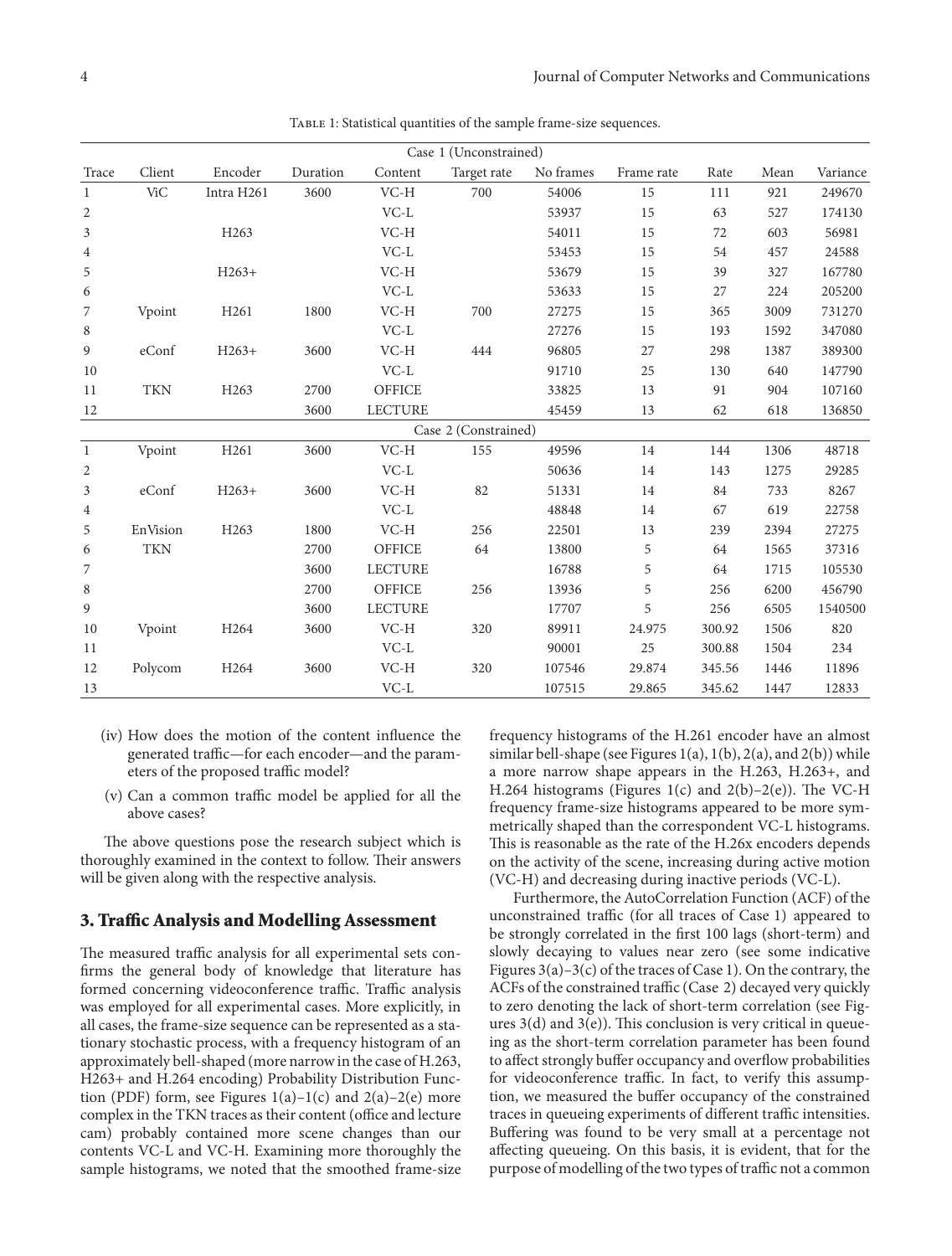

FIGURE 1: Frame-size histograms versus moment fit and the respective Q-Q Plots for unconstrained traces.

model can be applied. More explicitly, a correlated model is needed for the case of unconstrained traffic while a simpler noncorrelated model is enough for constrained traffic.

The DAR model, proposed in [5], has an exponentially matching autocorrelation and so matches the autocorrelation of the data over approximately hundred frame lags. This match is more than enough for videoconference traffic engineering. Consequently, this model is a proper solution for the treatment of unconstrained traffic. When using the DAR model, it is sufficient to know the mean, variance and the autocorrelation decay rate of the source, for admission control, and traffic forecasts. For the constrained traffic traces, a simple random number generator based on the fit of the sample frame-size histogram can be directly applied. The DAR model with the autocorrelation decay rate value equal to zero can also be a solution. This feature turns constrained videoconference traffic more amenable to traffic modelling than its counterpart unconstrained as only two parameters are needed, the mean and the variance of the sample.

Specifically, as shown in [32] for the H.264 traffic, it can be characterized as constrained and the generated traffic is uncorrelated and can be accurately represented by a  $D/G/\infty$ .queue

The rest of the paper discusses methods for correctly matching the parameters of the modelling components to the data and for combining these components into the DAR model.

*the of Histograms Frequency Size-Frame the of Fitting 3.1.* Traces. A variety of distributions was tested for fitting the sample frame-size frequency histograms. These are the fol-<br>lowing: Gamma, Inverse Gamma (or Pearson V), Loglogistic, Extreme Value, Inverse Gauss, Weibull, Exponential, and Lognormal. The most dominant ones found to be the first three. Even though the Inverse Gauss density performed similarly to the Gamma distribution, it is not included in the analysis to follow, as the Gamma distribution is widely adopted in literature. Finally, the Extreme Value distribution performed, in total, worse than the other ones.

sity to the sample frame-size sequence histogram, although For the purpose of fitting the selected distributions' denvarious full histogram-based methods (e.g., [20]) have been tried in literature, as well as maximum likelihood estimations (MLE), we followed the approach of the simple moments ing only the sample mean frame size and variance quantities matching method. This method has the advantage of requirand not full histogram information. Thus, taking into account that the sequence is stationary—and as a result the mean and the variance values are almost the same for all the sample windows—it is evident that only a part of the sequence is needed to calculate the corresponding density parameters. rately the sample mean video bit rate, a property that is Furthermore, this method has the feature of capturing accunot ensured in the case of MLE or histogram-based models. However, in the cases of not satisfactory fit by none of the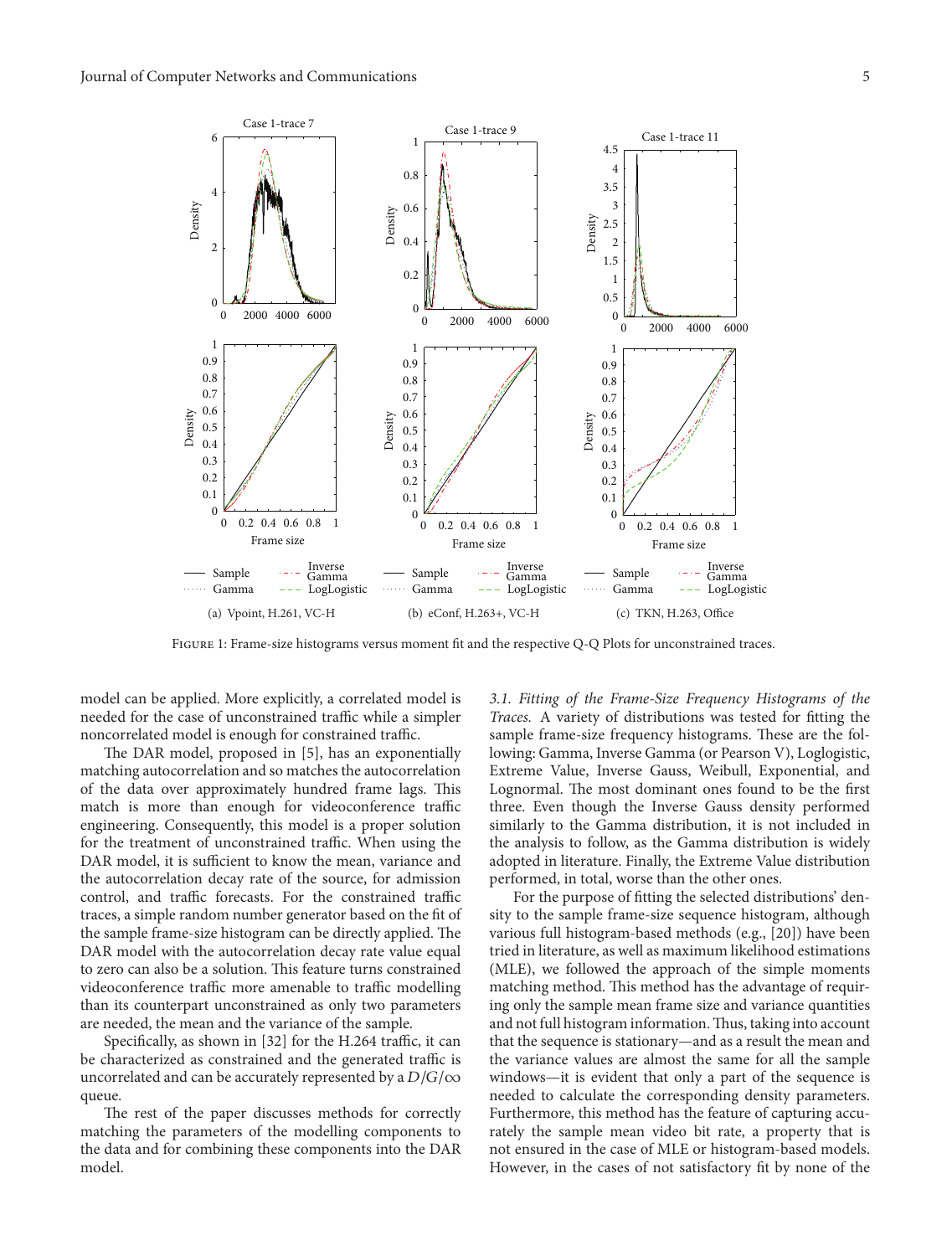

FIGURE 2: Frame-size histograms versus moment and C-LVMAX fit and respective Q-Q Plots for constrained traces.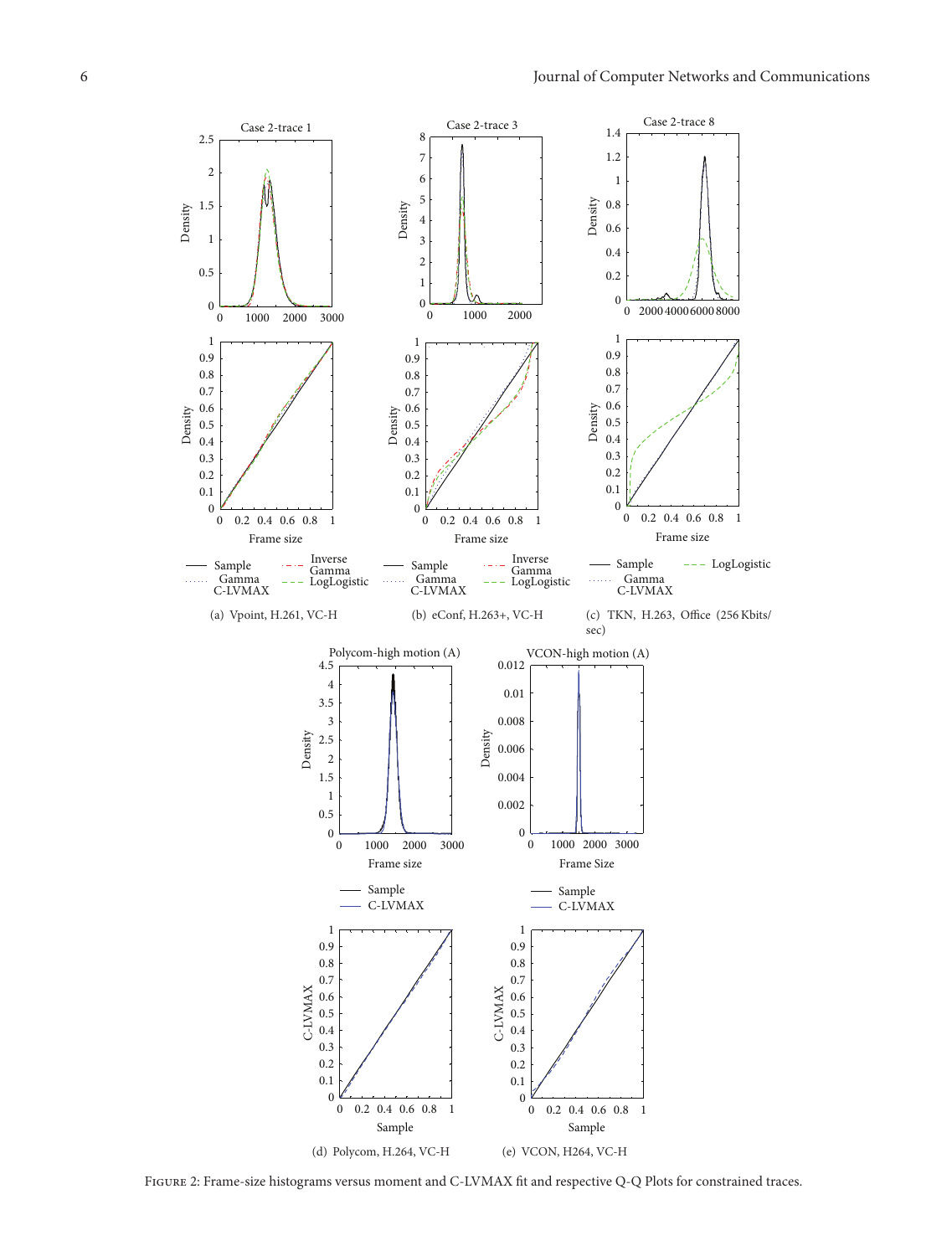



FIGURE 3: Autocorrelation graphs for unconstrained and constrained traces.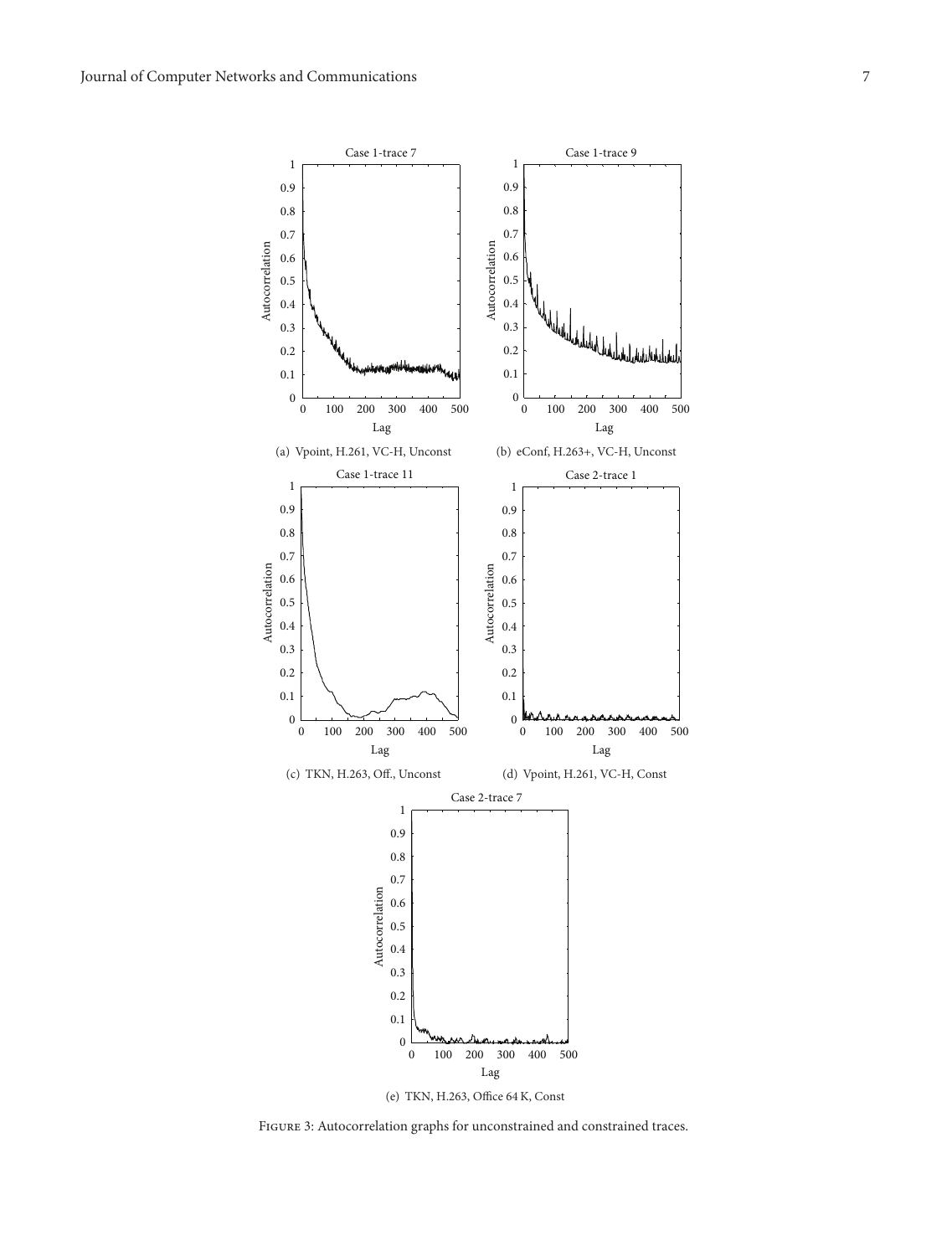examined distributions (as in the case of the TKN traces) a histogram-based method can be applied.

If  $m$  is the mean,  $v$  the variance of the sample sequence  $s$ and  $m_l$  the mean and  $v_l$  the variance of the logarithm of the ing parameters derived from the moments matching method sample s, then the distribution functions and the correspondare given by the following equations, for each distribution correspondingly,  $(1)$ : Gamma,  $(2)$ : Inverse Gamma, and  $(3)$ : Loglogistic:

$$
f(x) = \frac{1}{\beta \Gamma(\alpha)} \left(\frac{x}{\beta}\right)^{\alpha - 1} e^{-x/\beta}, \tag{1}
$$

where  $\alpha = m^2/v$ ,  $\beta = v/m$  and  $\Gamma(\alpha) = \int_0^\infty u^{\alpha-1} e^{-\beta u}$  $\alpha^{-1}d$ 

$$
f(x) = \frac{1}{\beta \Gamma(\alpha)} \cdot \frac{e^{-\beta/x}}{\left(x/\beta\right)^{(a+1)}},\tag{2}
$$

where  $a = m^2/v + 2$  and  $\beta = m(m^2/v)$ 

$$
f(z) = \frac{e^{[z(1-\sigma)-m_l]}}{\sigma(1+e^z)^2},
$$
 (3)

where  $z = (\ln(x) - m_l)/\sigma$ ,  $m_l = \mathbb{E}[\ln(s)]$ , and  $\sigma =$  $\sqrt{3E[\ln(s)]/\pi}$ .

elling analysis and evaluation will be presented for the above Given the dominance of the above distributions, modthree densities. The numerical results (densities' parameters) from the application of the above parameters-matching methods appear in Table 2. The modelling evaluation of the above methods has been performed from the point of queueing. As a consequence, we thoroughly examined fits of cumulative distributions. This was done as follows: we plotted the sample quantiles from the sample cumulative frequency histogram and the model quantiles from the cumulative density of the corresponding distribution. The Q-Q plot of this method refers to cumulative distributions (probabilities of not exceeding a threshold).

Figures  $1(a)-1(c)$  and Figures  $2(a)-2(c)$  present Q-Q plots for all traces of both Case 1 and 2, respectively. The results suggest that for fitting videoconference data, the coding algorithm used should be taken into consideration. There seems to be a relationship between the coding algorithms and the characteristics of the generated traffic. For instance, for H.261, in most cases, the dominant distribution is Gamma  $(1)$ , as can be verified from the Q-Q plots depicted in Figures  $1(a)$  and  $1(b)$ , and for H.263 and H.263+, the Loglogistic density (3) has a more "stable" performance than the other two (Q-Q plots shown in Figures 1(c) and  $2(c)$ . The Inverse Gamma density (2) seems to be suitable for H.263 traffic (see Figure  $1(c)$ ) although it was outperformed by the Loglogistic density in some cases. However, as will be commented upon later, it did not provide a solution in all cases of constrained traffic.

We must note that in Case 2, where a constrain was imposed, the moments matching method for calculating the distribution's parameters did not always provide a good fit, and performed as shown in Figures  $2(a)-2(c)$  (inverse

Gamma and Loglogistic are depicted. The Gamma density provided similar fit). To provide an acceptable fit, a histogram-based method proposed for H.261 encoded traffic in [20], known as C-LVMAX, was used. This method relates the peak of the histogram's convolution to the location at which the Gamma density achieves its maximum and to the value of this maximum. The values of the shape and scale parameters of the Gamma density are derived from:  $a = (2\pi x_{\text{max}}^2 f_{\text{max}}^2 + 1)/2$  and  $b = 1/(2\pi x_{\text{max}} f_{\text{max}}^2)$  where  $f_{\text{max}}$  is the unique maximum of the histogram's convolution density at  $x_{\rm max}.$  Numerical values for this fit appear also in Table 2 (for Case 2 only). Figures  $2(a)-2(c)$  show how the three distributions fit the empirical data using the method of moments (Inverse Gamma, Loglogistic) and the C-LVMAX method (Gamma C-LVMAX). The Inverse Gamma density could not be calculated for all the constrained traces (Case 2—Traces 5, 6, 8, 9), due to processing limitations (for large a, *b* parameters the factor  $(1/\beta)^{(a+1)}$  in (2) is very small, near zero, and consequently its inverse quantity could not be calculated (however, the values of the parameters of the Inverse Gamma density for Case 2-Traces 5, 6, 8, 9 are given in Table  $2$ )).

Summing up the above analysis, it is evident that the Gamma density is better for H.261 unconstrained traffic, the Loglogistic for unconstrained H.263, H.263+ traffic, and the C-LVMAX method for all cases of constrained traffic (including H.264 traffic, as proposed in [32]). However, if a generic and simple model needed to be applied for all cases then the most dominant would be the Loglogistic density.

3.2. Calculation of the Autocorrelation Decay Rate of the Frame-Size Sequences. At this point, we may discuss about size sequence of the unconstrained traces (as denoted in the the calculation of the autocorrelation decay rate of the framerelated and as a result the decay rate of its autocorrelation previous sections, constrained traffic appeared to be uncorfunction can be set to zero). From the Figures  $3(a)-3(d)$ , it is observed that the ACF graphs of unconstrained traffic exhibit a reduced decay rate beyond the initial lags. It is evident that unconstrained video sources have very high short term correlation, feature which cannot be ignored for traffic engineering purposes. This is a behaviour also noted in earlier studies  $[4]$ .

To fit the sample ACF, we applied the model proposed in [20] that is based on a compound exponential fit. This model fits the autocorrelation function with a function equal to a weighted sum of two geometric terms:

$$
\rho_k = w\lambda_1^k + (1 - w)\lambda_2^k, \tag{4}
$$

where  $\lambda_1$ ,  $\lambda_2$  are the decay rates with the property:  $|\lambda_2|$  <  $|\lambda_1|$  < 1. This method was tested with a least squares fit to the autocorrelation samples for the first 100, since the autocorrelation decays exponentially up to a lag of 100 frames term behavior). This match is more than enough for traffic (short-term behavior) or so and then decays less slowly (longengineering, as also noted in  $[37]$ . What is notable is that using this model, the autocorrelation parameter  $\rho$  is chosen not at lag -1, as in DAR model. For each encoder (in Case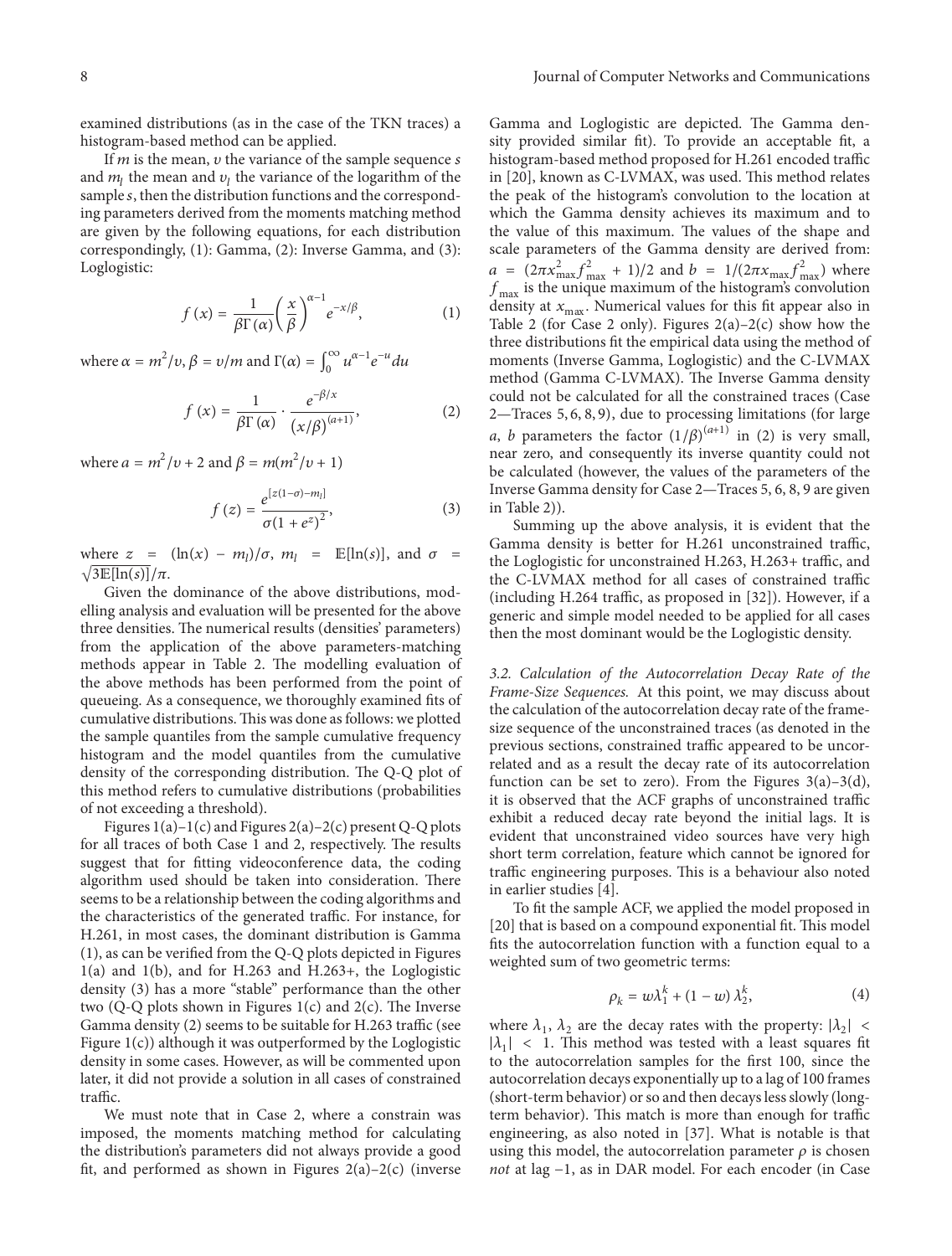| Trace        | Gamma    |          | Inverse gamma |          | Loglogistic          |                        |          | C-LVMAX  |                  | Exponential |               |  |
|--------------|----------|----------|---------------|----------|----------------------|------------------------|----------|----------|------------------|-------------|---------------|--|
|              | $\alpha$ | β        | $\alpha$      | $\beta$  | m <sub>l</sub>       | $\sigma$               | $\alpha$ | $\beta$  | $\boldsymbol{w}$ | $\lambda_1$ | $\lambda_{2}$ |  |
|              |          |          |               |          |                      | Case 1 (Unconstrained) |          |          |                  |             |               |  |
| $\mathbf{1}$ | 3.3971   | 271.1005 | 5.3971        | 4049.5   | 6.648                | 0.3549                 |          |          | 0.5057           | 0.9925      | 0.7757        |  |
| 2            | 1.5944   | 330.4804 | 3.5944        | 1367     | 5.9603               | 0.4449                 |          |          | 0.5575           | 0.9905      | 0.8709        |  |
| 3            | 6.3878   | 94.4476  | 8.3878        | 4457.1   | 6.3382               | 0.1909                 |          |          | 0.4368           | 0.9915      | 0.7528        |  |
| 4            | 8.5059   | 53.7656  | 10.5059       | 4347.3   | 6.0789               | 0.1609                 |          |          | 0.3083           | 0.9906      | 0.8269        |  |
| 5            | 0.6385   | 512.6355 | 2.6385        | 536.2591 | 5.5827               | 0.3051                 |          |          | 0.0683           | 0.992       | 0.5528        |  |
| 6            | 0.2454   | 914.5151 | 2.2454        | 279.4386 | 5.1082               | 0.318                  |          |          | 0.0454           | 0.994       | 0.5493        |  |
| 7            | 12.3817  | 243.024  | 14.3817       | 40266    | 7.9663               | 0.1661                 |          |          | 0.5322           | 0.991       | 0.8192        |  |
| $\,8\,$      | 7.2998   | 218.0509 | 9.2998        | 13211    | 7.3199               | 0.1695                 |          |          | 0.6018           | 0.9935      | 0.8781        |  |
| 9            | 4.9385   | 280.7675 | 6.9385        | 8234.1   | 7.1117               | 0.3038                 |          |          | 0.5373           | 0.9932      | 0.7762        |  |
| 10           | 2.7722   | 230.8974 | 4.7722        | 2414.5   | 6.3161               | 0.3023                 |          |          | 0.6022           | 0.9935      | 0.8059        |  |
| 11           | 7.6226   | 118.5656 | 9.6226        | 7792.9   | 6.7613               | 0.1533                 |          |          | 0.7935           | 0.9785      | 0.8769        |  |
| 12           | 2.787    | 221.5946 | 4.787         | 2338.8   | 6.3424               | 0.193                  |          |          | 0.7793           | 0.999       | 0.9316        |  |
|              |          |          |               |          | Case 2 (Constrained) |                        |          |          |                  |             |               |  |
| 1            | 35.017   | 37.2996  | 37.017        | 47043    | 7.1602               | 0.0954                 | 5.8689   | 236.9217 |                  |             |               |  |
| 2            | 55.4924  | 22.9723  | 57.4924       | 72016    | 7.1415               | 0.0752                 | 9.1345   | 145.5206 |                  |             |               |  |
| 3            | 65.0183  | 11.2758  | 67.0183       | 48400    | 6.5901               | 0.0673                 | 28.1127  | 25.8396  |                  |             |               |  |
| 4            | 16.8458  | 36.7556  | 18.8458       | 11050    | 6.3966               | 0.1456                 | 2.7951   | 261.8669 |                  |             |               |  |
| 5            | 210.0779 | 22.7889  | 212.0779      | 1010500  | 8.4713               | 0.0388                 | 294.3836 | 16.3024  |                  |             |               |  |
| 6            | 65.6089  | 23.8487  | 67.6089       | 104220   | 7.3455               | 0.0845                 | 245.985  | 6.422    |                  |             |               |  |
| 7            | 27.8637  | 61.5424  | 29.8637       | 49496    | 7.4205               | 0.1407                 | 187.5797 | 9.7124   |                  |             |               |  |
| 8            | 84.1382  | 73.6822  | 86.1382       | 527810   | 8.7237               | 0.0796                 | 319.6409 | 19.6355  |                  |             |               |  |
| 9            | 27.4707  | 236.8108 | 29.4707       | 185210   | 8.7524               | 0.1455                 | 249.7543 | 27.7889  |                  |             |               |  |

TABLE 2: Parameter values of the modeling components.

1), the parameter numerical values of the above fit appear in Table 2.

### 4. Conclusions

This paper proposed modelling methods for two types of videoconference traffic: unconstrained and constrained. The ments with popular videoconference terminals and different analysis of extensive data that were gathered during experiencoding schemes, as well as, of traffic traces available in literature, suggested that while the unconstrained traffic traces exhibited high short-term correlations, the constrained counterpart patterns appeared to be mostly uncorrelated, in a percentage not affecting queueing.

We used the measured data to develop statistical traffic models for unconstrained and constrained traffic. These models were further validated with different videoconference contents (low motion and high motion, TKN library). Different statistical models for fitting the empirical distribution (method of moments and C-LVMAX method) were examined.

For fitting the videoconference data, the coding algorithm used should be taken into consideration. There seems to be a relationship between the coding algorithms and the characteristics of the generated traffic. For instance, for H261, in most cases, the dominant distribution is Gamma, and for H263 and H263+, Loglogistic has a more "stable"

performance. Moreover, the Inverse Gamma density could not be calculated for all constrained traces, due to processing limitations. This fact constitutes the Inverse Gamma density as impractical as a generic model for H.263 traffic.

Regarding the unconstrained traces, a careful but simple generalization of the DAR model can simulate conservatively strained traces, the traffic can be captured by the C-LVMAX and steadily the measured videoconference data. For the conmethod via a random number generator, producing frames at a time interval equal to the sample. On the other hand, if a moments matching method needed to be applied, then the Loglogistic density is a direct solution. Another interesting assumption is that the traffic trends remain invariant when a different network constrained is selected, as evident from the TKN traces. So, the proposed model for the constrained traffic can be applied without taking into account the specific network constraint.

It is evident that if a generic and simple model needed to be applied for all cases of videoconference traffic then the most dominant would be the DAR model based on the fit of the Loglogistic density with a decay rate properly assigned to the fit of the sample ACF at the first 100 lags (although a 500 lags fit would lead to a more conservative queueing performance), for the case of unconstrained traffic, and to zero for the constrained traffic.

Future work includes the integration of the proposed models in dynamic traffic policy schemes in real diffserv IP environments. The study of semiconstrained traffic cases,